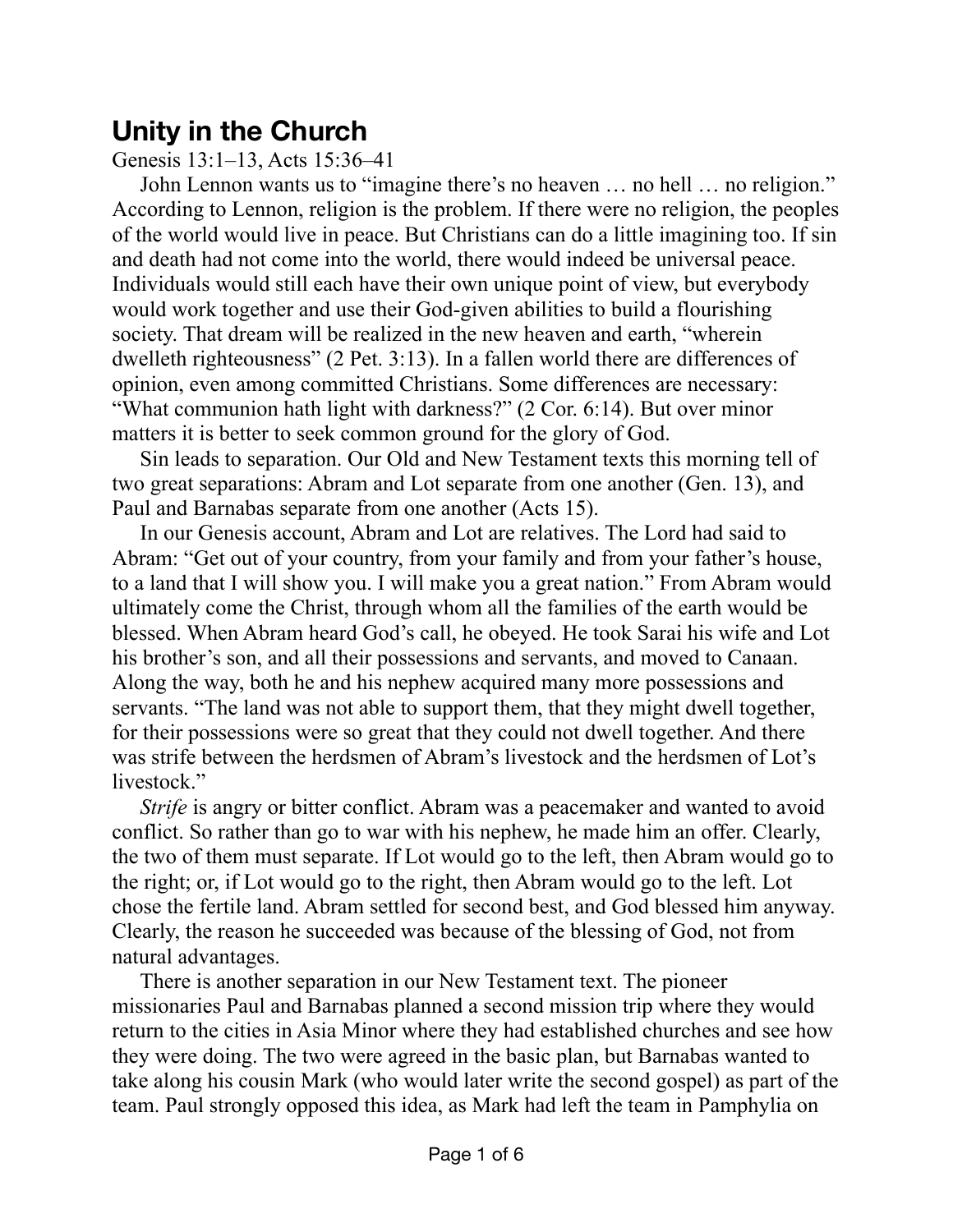their first missionary journey. Why did Mark bail? Gill suggests it might have been fatigue from the journey, or fear of danger, or weariness in his work, or out of affection to his mother. Whatever the reason, Paul was firm in his conclusion that it would be unwise to take Mark with them. The contention became so sharp that they separated from each other.

It is ideal for God's people to live together in peace. Psalm 133 says, "Behold, how good and how pleasant it is for brethren to dwell together in unity! It is like the precious ointment upon the head, that ran down upon the beard, even Aaron's beard: that went down to the skirts of his garments; as the dew of Hermon, and as the dew that descended upon the mountains of Zion: for there the Lord commanded the blessing, even life for evermore." God's people need to be reminded of this. I remember years ago when I attended general assemblies in the PCA, there was a tradition of closing each assembly with the singing of Psalm 133. We ourselves will sing it this morning.

But in the present case both Barnabas and Paul had strong convictions. Barnabas wanted his cousin John Mark to be part of the missionary team, and Paul was resolutely opposed. So they separated. "Barnabas took Mark and sailed to Cyprus; but Paul chose Silas and departed, being commended by the brethren to the grace of God."

<span id="page-1-2"></span>There is a bit of irony in the subsequent history. Though there was separation for a time, John Mark eventually would prove his worth to the apostle Paul. In his little letter to Philemon Paul would write of "Mark, Aristarchus, Demas, Luke, my fellow laborers." I'm sure those words were of great encouragement to Mark in later years, to know that he was regarded by the great apostle as his fellow laborer! Mark had faltered, but later he reclaimed himself. We, too—all of us—have failed in one way or another. As we saw again in our reading from the law this morning, God's law is perfect, and binds everyone to full conformity in the whole person unto the righteousness thereof, and unto entire obedience forever; so as to require the utmost perfection of every duty, and to forbid the least degree of every sin[.1](#page-1-0) "The law of the Lord is perfect"<sup>[2](#page-1-1)</sup> and demands absolute perfection. Not one of us has perfectly measured up. The weight of our sins is overwhelming. We have failed to live up to God's standard of absolute perfection. We cannot merit heaven on our own. But the Lord Jesus Christ is the perfect Savior. He alone has fully lived up to God's standard of absolute perfection. Though we do not measure up, *he* measures up. All who look to him in faith are saved. Whosoever shall call upon the name of the Lord shall be saved. That is the gospel.

<span id="page-1-3"></span><span id="page-1-0"></span>[<sup>1</sup>](#page-1-2) Larger Catechism 99

<span id="page-1-1"></span>[<sup>2</sup>](#page-1-3) Ps. 19:7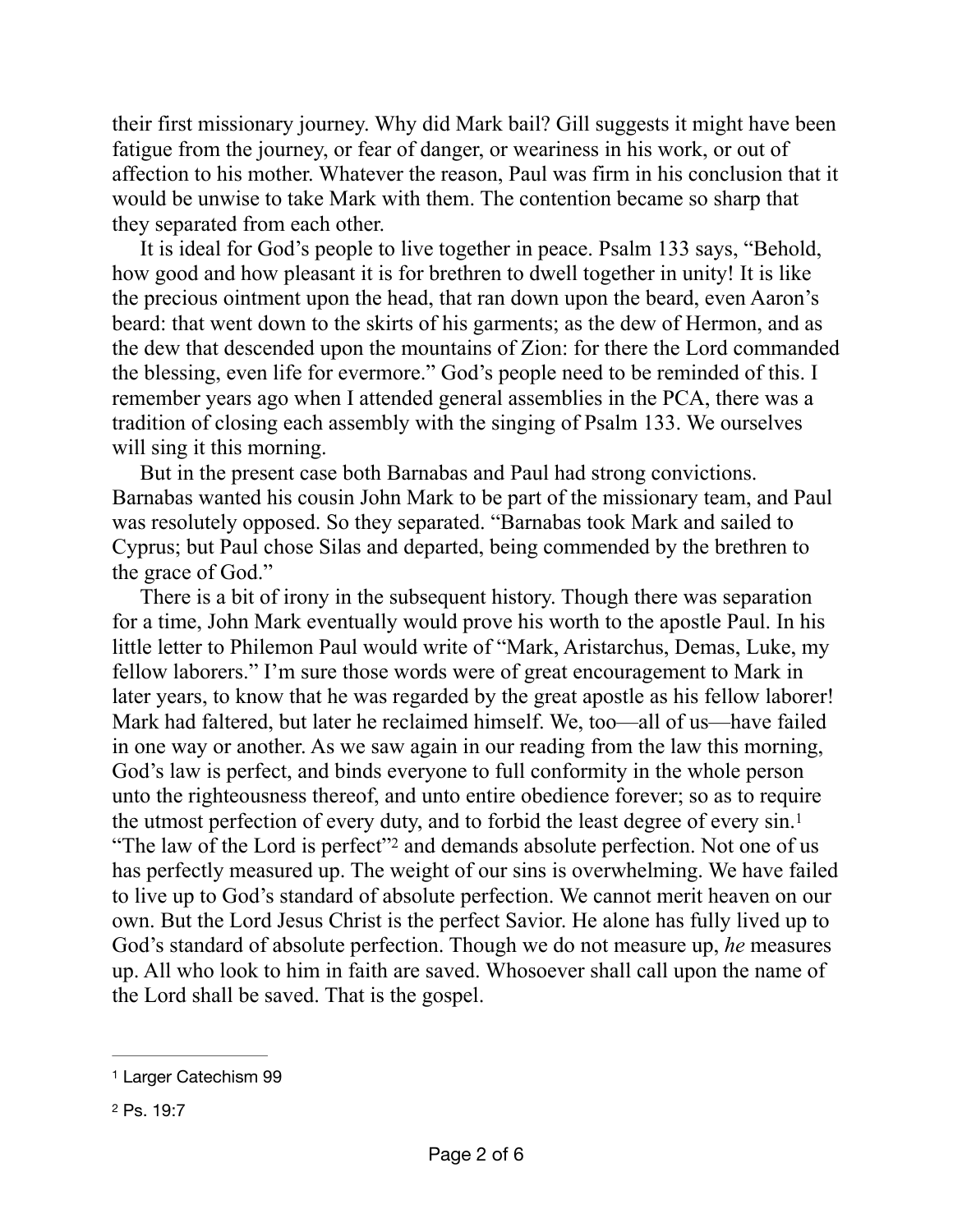But here's the irony. Though there had been a bitter falling out between Barnabas and Paul over John Mark, it would be Mark alone among the Evangelists who would record the words of our Lord "Be at peace with one another" (Mark 9:50 ESV). The apostle Paul himself would tell the Christians at Thessalonica, "Be at peace among yourselves" (1 Thess. 5:13). Only Mark and Paul, among all the writers of the New Testament, would use the word *peace* as a verb. The original missionary party would separate, but both sides would learn from it. Here is God's will for his church: "Be at peace among yourselves." Amen! It is incumbent upon all of us to "[endeavor] to keep the unity of the Spirit in the bond of peace" (Eph. 4:3).

Let's draw some lessons from these two accounts (Genesis and Acts). First, each of us should

## **1. Cultivate a good reputation**

Barnabas and Paul agreed that going on a second missions trip to visit the churches in Asia Minor was a good idea, but they disagreed over whether to take John Mark with them. Luke tells us that "Paul insisted that they should not take with them the one who had departed from them in Pamphylia, and had not gone with them to the work." The problem was that John Mark had not proved himself. When things got tough, he bailed out. He left the missionary team when they needed him most.

Have we ever done that? We start on a job, we take on an assignment, a responsibility, but things do not go as we had hoped. We run into difficulties. And rather than focus on God's promises, we fixate on the problems. God's word declares, "They that wait upon the Lord shall renew their strength; they shall mount up with wings as eagles; they shall run, and not be weary; and they shall walk, and not faint." God promises, "Behold, I am with thee, and will keep thee in all places whither thou goest." He says, "Lo, I am with you always, even unto the end of the world. Amen." It teaches us, "There hath no temptation taken you but such as is common to man: but God is faithful, who will not suffer you to be tempted above that ye are able; but will with the temptation also make a way to escape, that ye may be able to bear it." It teaches us to say, "I can do all things through Christ who strengthens me."

In this life we will surely have tribulation—trouble. But we need to remember that God has a special use for trouble, and that is to make us lean on him. And when we lean on him we learn from experience that he is faithful and true, that he keeps his promises, that "whatever evil he sends upon me in this vale of tears, he will turn to my good; for he is able to do it, being almighty God, and willing also,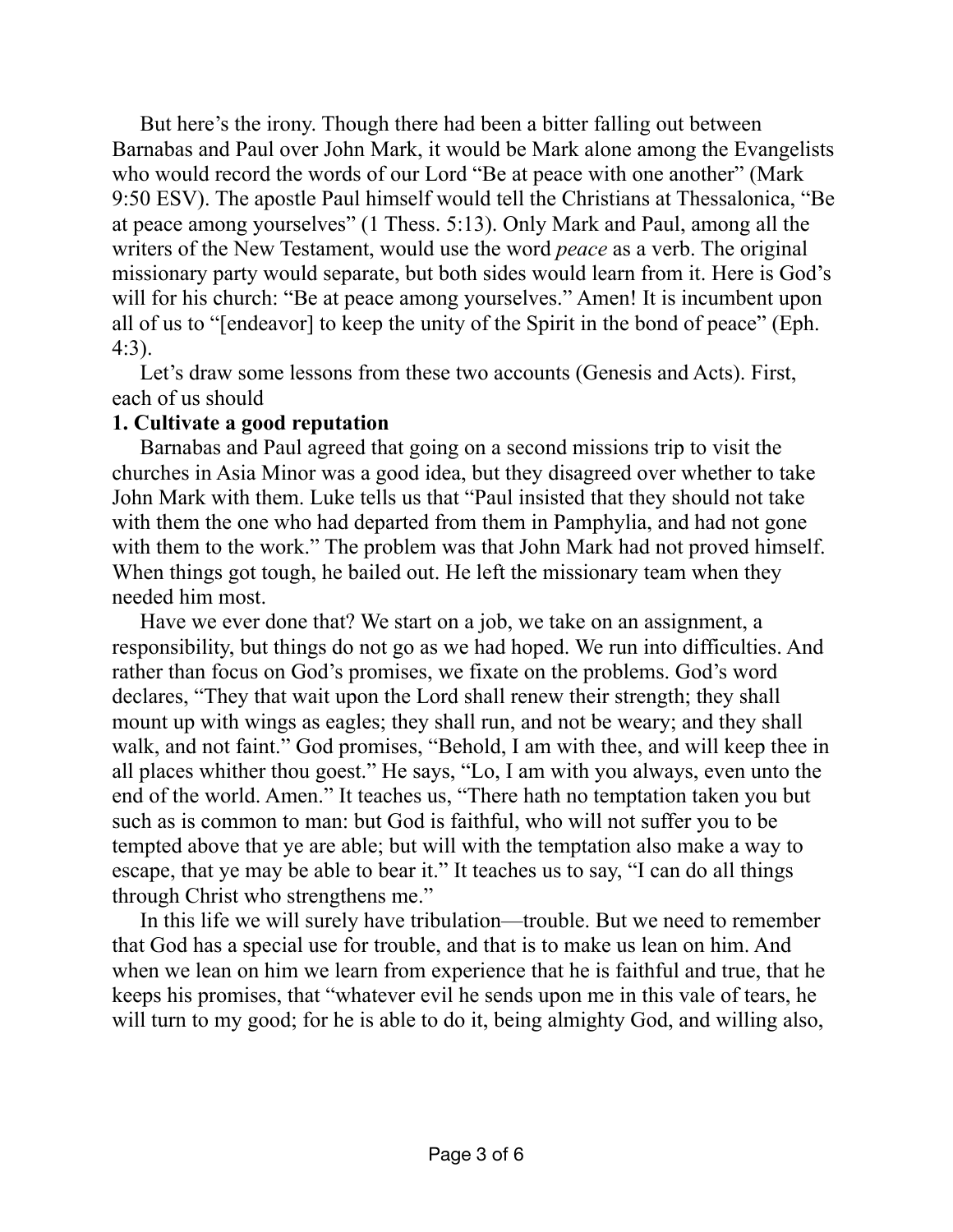<span id="page-3-1"></span>being a faithful Father."<sup>[3](#page-3-0)</sup> We see for ourselves that "tribulation worketh patience; and patience, experience; and experience, *hope*."

How do we cultivate a good reputation? By keeping our promises, by being faithful to our calling, by doing our work heartily, as to the Lord, and not unto men, knowing that from the Lord we shall receive the reward of the inheritance: for we serve the Lord Christ (Col. 3:23–24). That word "heartily" in the original is "from the soul." It means that we should have a positive attitude as we do our work. God is not pleased with grudging, outward obedience—pasting a smile on our face but inwardly hating our work. Work since the fall has turned into drudgery. God told Adam, "cursed is the ground for thy sake; in sorrow shalt thou eat of it all the days of thy life; thorns also and thistles shall it bring forth to thee … in the sweat of thy face shalt thou eat bread." The Christian can accept this, knowing that our Savior's work on the cross will ultimately undo the curse, that one day there will be no more death, neither sorrow, nor crying, neither shall there be any more pain: for the former things are passed away. One day, he who sits on the throne shall say, "Behold, I make all things new." The Christian goes to work, not to please his *employer*, but to please his *Savior*. We want God, who judges our hearts, to be pleased with our performance.

Yes, dear saint of God, whether you are just starting out, or whether you have walked with the Lord for many years, you need to fix your eyes on Jesus and ask him for grace to be faithful unto death. You need to tell him that you long to hear his words, "Come, you blessed of my Father, inherit the kingdom prepared for you from the foundation of the world," that you want to win his approval more than anything else. Cultivating a good reputation takes time, it takes grit, it takes determination. But even if we, like John Mark, fail at one point, a good reputation can be reclaimed. John Mark left the apostolic mission, but by and by he regained his reputation and was regarded by Paul as a fellow-laborer. With the Spirit's help he authored the gospel of Mark. You may have failed, you may think there is no hope, but God is a God of the impossible. "If any man be in Christ, he is a new creature: old things are passed away; behold, all things are become new." "The steps of a good man are ordered by the Lord: and he delighteth in his way. Though he fall, he shall not be utterly cast down: for the Lord upholdeth him with his hand." I have been in the pastorate many years, and I have had the privilege of seeing lives transformed by the gospel of Christ. O dear one, do not give up! There is hope in Christ. Second,

## **2. Avoid strife**

In our Old Testament text we read that "There was strife between the herdsmen of Abram's livestock and the herdsmen of Lot's livestock. … So Abram said to

<span id="page-3-0"></span>[<sup>3</sup>](#page-3-1) Heidelberg Catechism, Lord's day 9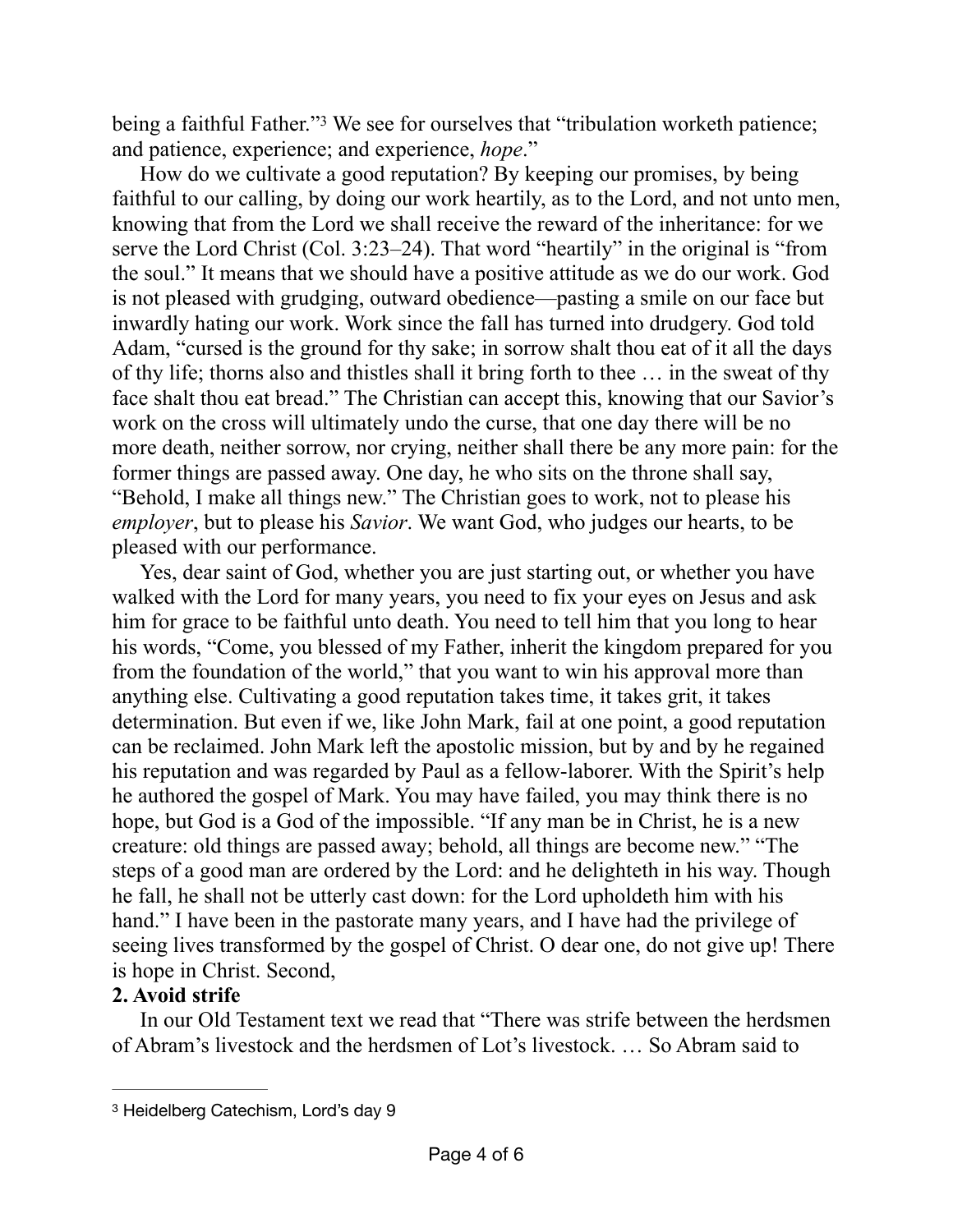Lot, 'Please let there be no strife between you and me, and between my herdsmen and your herdsmen; for we are brethren.'" Earlier I observed that strife is *angry or bitter conflict*. It is identified as one of the works of the flesh. Paul writes, "Now the works of the flesh are manifest, which are these; Adultery, fornication, uncleanness, lasciviousness, idolatry, witchcraft, hatred, variance, emulations, wrath, *strife*, seditions, heresies, envyings, murders, drunkenness, revelings, and such like: of the which I tell you before, as I have also told you in time past, that they which do such things shall not inherit the kingdom of God." Notice the word "strife" in there with all the other ugly sins. Strife arises out of pride, when we begin to think that our opinion is the only way, when we don't value other believers whom God has providentially brought across our path. What God requires is a humble spirit. "Humble yourselves therefore under the mighty hand of God, that he may exalt you in due time." Rest assured, God will vindicate his truth in due time. We can be valiant for truth, but do it with a good attitude.

The other day a dear benighted soul from the Jehovah's Witnesses called as I was sitting in my car while Norma was having surgery. I was working under a deadline on my laptop. As the phone rang, I grumbled, not happy that my concentration was broken. It was a Lansing number, and I thought it might be the surgical center calling about Norma's surgery, so I picked up the phone. The lady on the other end asked how my day was going, so I got right to the point: I am a Christian minister and I reject the false teaching that the Lord Jesus Christ was merely a created being. I quoted John 1:3, "All things were made by him; and without him was not anything made that was made." She asked who that was talking about, and I said, "The word (v. 1)—the word that was made flesh and dwelt among us" (v. 14). She said no, it referred to Jehovah. Later I kicked myself that I didn't think to say, "Your own translation says, 'The word was *a god*.' Did you really mean to say that Jehovah is only '*a* god'? That too is blasphemy." But I am happy to report that I got the two of us to agree not to interrupt each other but listen to one another. I told her that if she believes in a purely-created Jesus, not the divine Son of God, she is on her way to hell. I pray that my witness planted a seed of truth in her heart.

Brothers and sisters, let us avoid strife! Let us follow the way of peace. Let us be at peace amongst ourselves. Let us, each one, be peacemakers. "Blessed are the peacemakers: for they shall be called the children of God." Lastly,

## **3. Remember we are brethren**

It is interesting that both our Old and New Testament texts use the word "brethren." "Abram said to Lot, 'Please let there be no strife between you and me, and between my herdsmen and your herdsmen; for we are *brethren*.'" Again, our New Testament text says that "Paul chose Silas and departed, being commended by the *brethren* to the grace of God."